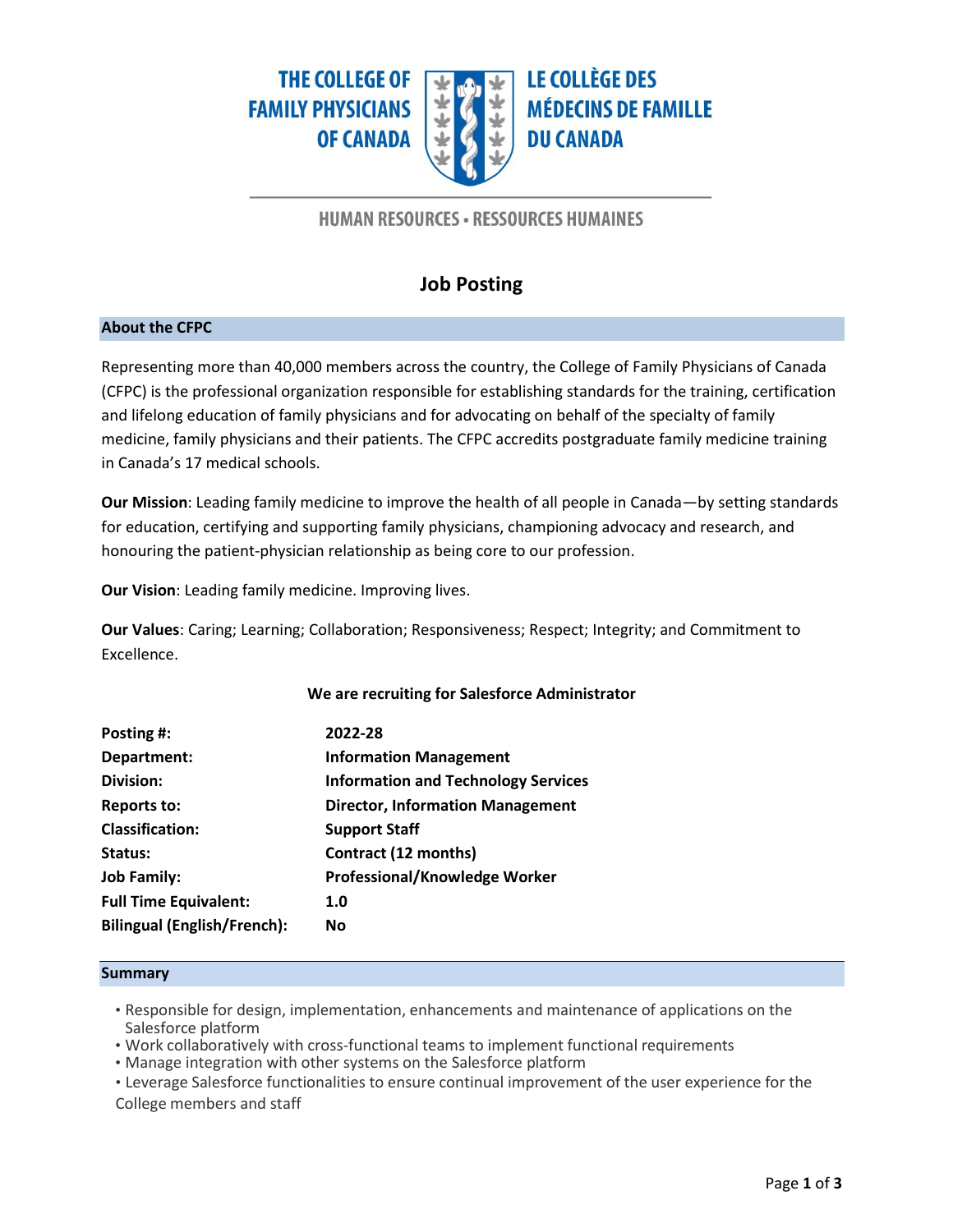#### **Main Responsibilities**

### **Essential Duties**

- Design, document, build, test and deploy enhancements on all Salesforce platforms
- Manage new releases of Salesforce and efficiently roll out new features
- Create and manage configuration changes and custom objects, fields, formulas, validation rules, custom workflow, process builder, flow and approval processes
- Manage ongoing support requests and administrative needs of users
- Manage and maintain licenses and security for user set up/deactivation and permissions including sharing rules and security levels
- Working with Salesforce managing and administering other cloud applications connected with Salesforce to ensure Database optimization
- Understand and handle basic Visualforce/Apex code changes
- Perform regular procedures such as database deduping and implementing automation to improve quality
- Develop Salesforce system reports, dashboards, and processes to continuously monitor system performance and user logins
- Create and maintain documentation for configuration changes and upgrades to solution design document
- Work closely with other members of the Information Management team to
- troubleshoot or enhance Salesforce functionalities

• Responsible for release management processes involving multiple environments including production and sandboxes ensuring minimal risk through adequate testing.

• Troubleshoot platform issues and drive exploration of options, recommending solutions and/or preparing discussion for escalation

- Complete regular internal system audits and prepare for Salesforce upgrades
- Assist the Quality Assurance and Training teams as required

# **Requirements**

- **■** Bachelor's Degree in Computer Science, Information Management, Systems or related discipline required
- Salesforce Administrator Certificate required
- 5 years' experience working in Salesforce implementation as well as configuration, customization, integration, and reporting required
- 5 years' hands-on experience with Service Cloud and/or Sales Cloud, Marketing Cloud, Partner Communication and CPQ required
- 5 years' experience with Salesforce Lightning required
- Experience with Agile delivery methods preferred
- Advanced knowledge of MS Office Suite (Word, Excel, Outlook, PowerPoint, Teams) required
- Ability to present technical issues to a non-technical audience
- Ability to extract technical requirements for a diverse array of projects
- Advanced ability to problem solve and communicate
- Ability work independently and as a team player

# **Working Conditions**

- Occasional after hours or weekend work
- Some travel for meetings and conferences may be required
- 8:00 a.m. 4:00 p.m. or 8:30 a.m. 4:30 p.m. or 9:00 a.m. 5:00 p.m. Monday to Friday